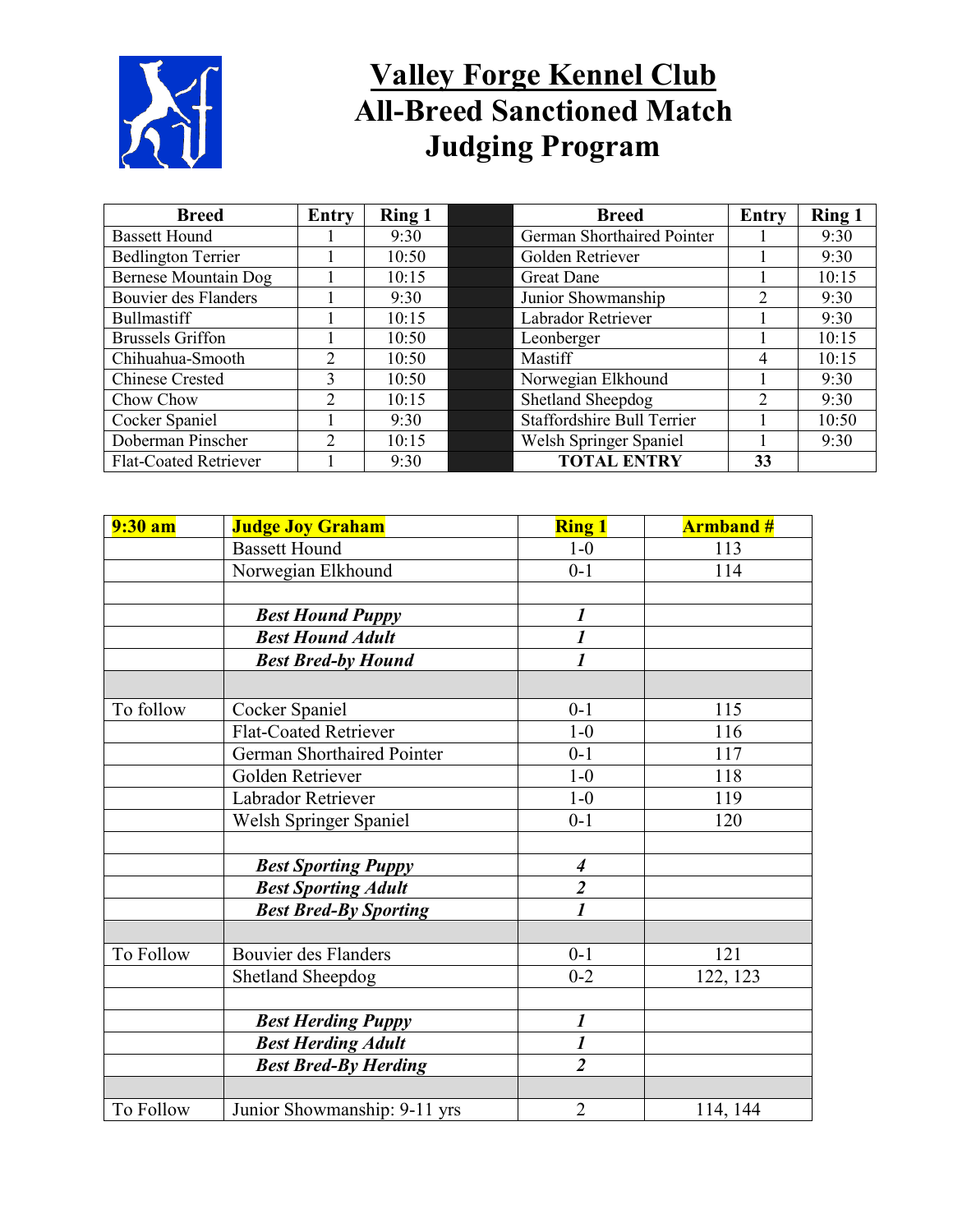| $10:15$ am | <b>Judge Nina Schaefer</b>       | <b>Ring 1</b>           | <b>Armband#</b>    |
|------------|----------------------------------|-------------------------|--------------------|
|            | Bernese Mountain Dog             | $0 - 1$                 | 124                |
|            | <b>Bullmastiff</b>               | $1-0$                   | 125                |
|            | Doberman Pinscher                | $1-1$                   | 126, 127           |
|            | <b>Great Dane</b>                | $0 - 1$                 | 128                |
|            | Leonberger                       | $0 - 1$                 | 129                |
|            | Mastiff                          | $3 - 1$                 | 130, 131, 132, 133 |
|            |                                  |                         |                    |
|            | <b>Best Working Puppy</b>        | 8                       |                    |
|            | <b>Best Working Adult</b>        | $\overline{2}$          |                    |
|            | <b>Best Bred-By Working</b>      | $\overline{\mathbf{3}}$ |                    |
|            |                                  |                         |                    |
| To Follow  | Chow Chow                        | $2 - 0$                 | 134, 135           |
|            |                                  |                         |                    |
|            | <b>Best Non-Sporting Puppy</b>   |                         |                    |
|            | <b>Best Non-Sporting Adult</b>   | 1                       |                    |
|            | <b>Best Bred-By Non-Sporting</b> | $\mathfrak{D}$          |                    |

| $10:50$ am | <b>Judge Diane Ondo</b>    | <b>Ring 1</b>        | <b>Armband#</b> |
|------------|----------------------------|----------------------|-----------------|
|            | <b>Brussels Griffon</b>    | $1-0$                | 136             |
|            | Chihuahua                  | $0 - 2$              | 137, 138        |
|            | <b>Chinese Crested</b>     | $1 - 2$              | 139, 140, 141   |
|            |                            |                      |                 |
|            | <b>Best Toy Puppy</b>      | $\boldsymbol{\beta}$ |                 |
|            | <b>Best Toy Adult</b>      | $\overline{2}$       |                 |
|            | <b>Best Bred-By Toy</b>    | $\mathfrak{Z}$       |                 |
|            |                            |                      |                 |
| To Follow  | <b>Bedlington Terrier</b>  | $0 - 1$              | 142             |
|            | Staffordshire Bull Terrier | $1-0$                | 143             |
|            |                            |                      |                 |
|            | <b>Best Terrier Puppy</b>  | $\mathfrak{D}$       |                 |

*After completion of terrier group judging:*

**Best Bred-By In Show…….Judge Joy Graham Best Puppy In Show………Judge Diane Ondo Best Adult In Show……….Judge Nina Schaefer**

# **Please allow ample time for arrival / parking as this match is part of a larger community event (Barktoberfest). Judging will not be held for those arriving late.**